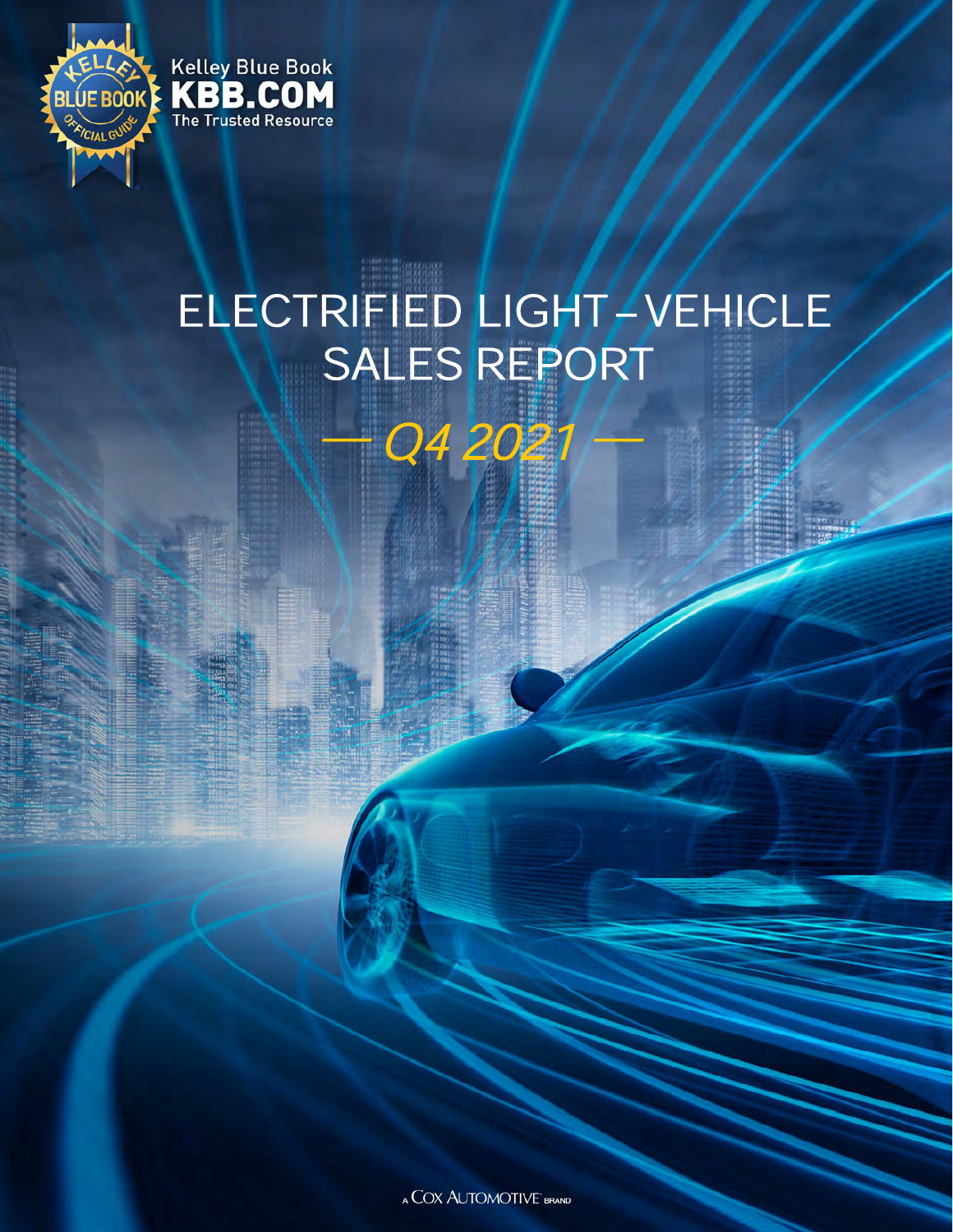| <b>ELECTRIC VEHICLE</b>    |              |                          |                              |  |         |                              |                              |        |            |
|----------------------------|--------------|--------------------------|------------------------------|--|---------|------------------------------|------------------------------|--------|------------|
|                            | Q4 Sales     |                          |                              |  |         | <b>YTD Sales</b>             | <b>Segment Share</b>         |        |            |
|                            | 2021         | 2020                     | YOY                          |  | 2021    | 2020                         | YOY                          | Q4     | <b>YTD</b> |
| Audi e-tron                | 3,128        | 2,034                    | 54%                          |  | 10,921  | 7,202                        | 52%                          | 2.1%   | 2.2%       |
| <b>BMWi3</b>               | 199          | 640                      | $-69%$                       |  | 1,476   | 1,703                        | $-13%$                       | 0.1%   | 0.3%       |
| Chevy Bolt EV/EUV          | 25           | 6,701                    | $-100%$                      |  | 24,828  | 20,754                       | 20%                          | 0.0%   | 5.1%       |
| <b>GMC Hummer</b>          | $\mathbf{1}$ |                          |                              |  | 1       |                              |                              | 0.0%   | 0.0%       |
| <b>Ford Mustang Mach-E</b> | 8,285        | 3                        |                              |  | 27,140  | 3                            |                              | 5.6%   | 5.6%       |
| Hyundai Ioniq              | 541          | 906                      | $-40%$                       |  | 2,389   | 1,568                        | 52%                          | 0.4%   | 0.5%       |
| Hyundai Ioniq5             | 153          |                          |                              |  | 153     |                              |                              | 0.1%   | 0.0%       |
| Hyundai Kona               | 2,206        | 822                      | 168%                         |  | 7,645   | 2,986                        | 156%                         | 1.5%   | 1.6%       |
| Jaguar I-Pace              | 136          | 205                      | $-34%$                       |  | 1,020   | 1,658                        | $-38%$                       | 0.1%   | 0.2%       |
| <b>Kia Niro</b>            | 2,347        | 638                      | 268%                         |  | 8,063   | 2,569                        | 214%                         | 1.6%   | 1.7%       |
| <b>Lucid Air</b>           | 577          | $\blacksquare$           | $\qquad \qquad \blacksquare$ |  | 577     |                              |                              | 0.4%   | 0.1%       |
| Mazda MX-30                | 116          | $\overline{\phantom{a}}$ | $\overline{\phantom{0}}$     |  | 116     | $\overline{\phantom{a}}$     | $\overline{\phantom{0}}$     | 0.1%   | 0.0%       |
| <b>Mercedes EQS</b>        | 443          | $\overline{\phantom{a}}$ | $\overline{\phantom{0}}$     |  | 443     | $\qquad \qquad \blacksquare$ | $\qquad \qquad \blacksquare$ | 0.3%   | 0.1%       |
| <b>Mini Cooper</b>         | 680          | 10                       |                              |  | 1,906   | 158                          | $\overline{a}$               | 0.5%   | 0.4%       |
| <b>Nissan Leaf</b>         | 4,165        | 4,641                    | $-10%$                       |  | 14,239  | 9,564                        | 49%                          | 2.8%   | 2.9%       |
| Polestar <sub>2</sub>      | 1,320        |                          |                              |  | 2,411   |                              |                              | 0.9%   | 0.5%       |
| <b>Porsche Taycan</b>      | 1,517        | 1,192                    | 27%                          |  | 8,745   | 4,089                        | 114%                         | 1.0%   | 1.8%       |
| <b>Rivian RT1</b>          | 575          |                          | $\overline{\phantom{0}}$     |  | 575     |                              |                              | 0.4%   | 0.1%       |
| <b>Rivian RS1</b>          | 8            |                          |                              |  | 8       |                              |                              | 0.0%   | 0.0%       |
| <b>Tesla Model 3</b>       | 41,489       | 27,200                   | 53%                          |  | 121,877 | 122,700                      | $-1%$                        | 28.1%  | 25.0%      |
| <b>Tesla Model S</b>       | 4,610        | 1,325                    | 248%                         |  | 17,653  | 10,125                       | 74%                          | 3.1%   | 3.6%       |
| <b>Tesla Model X</b>       | 5,763        | 675                      | 754%                         |  | 22,546  | 7,375                        | 206%                         | 3.9%   | 4.6%       |
| <b>Tesla Model Y</b>       | 63,386       | 39,000                   | 63%                          |  | 190,393 | 65,400                       | 191%                         | 42.9%  | 39.1%      |
| Volvo XC40                 | 1,666        | 18                       |                              |  | 5,593   | 18                           |                              | 1.1%   | 1.1%       |
| <b>VWID.4</b>              | 4,463        |                          |                              |  | 16,742  |                              |                              | 3.0%   | 3.4%       |
| <b>Total (Estimates)</b>   | 147,799      | 86,010                   | 72%                          |  | 487,460 | 257,872                      | 89%                          | 100.0% | 100.0%     |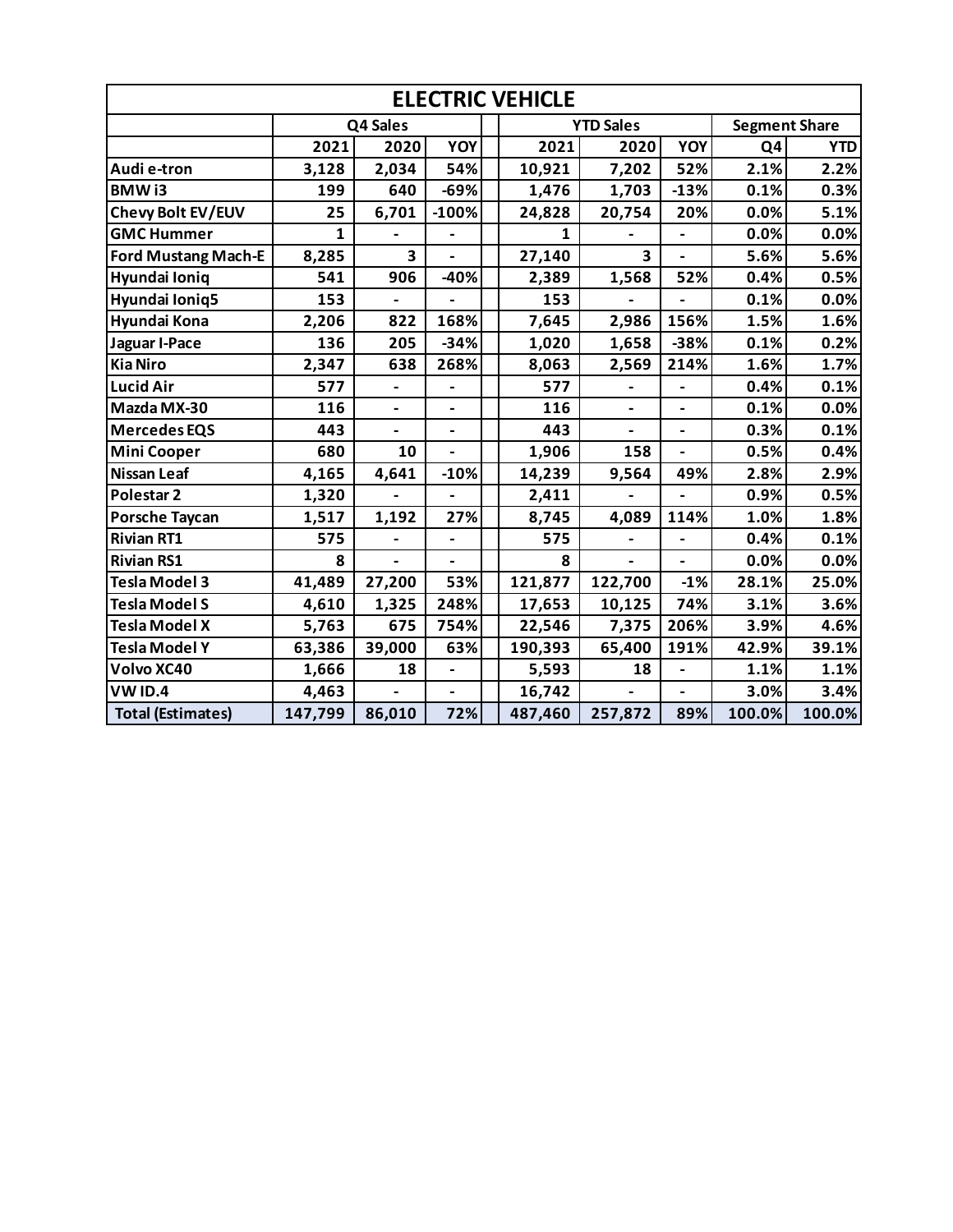| <b>HYBRIDS / PLUG-IN HYBRIDS</b> |          |         |        |  |         |                  |                     |         |            |  |
|----------------------------------|----------|---------|--------|--|---------|------------------|---------------------|---------|------------|--|
|                                  | Q4 Sales |         |        |  |         | <b>YTD Sales</b> | <b>Market Share</b> |         |            |  |
|                                  | 2021     | 2020    | YOY    |  | 2021    | 2020             | YOY                 | Q4 2021 | <b>YTD</b> |  |
| <b>Acura</b>                     | 19       | 429     | -96%   |  | 2,663   | 2,202            | 21%                 | 0.01%   | 0.27%      |  |
| Audi                             | 880      | 1,774   | $-50%$ |  | 6,644   | 4,269            | 56%                 | 0.37%   | 0.69%      |  |
| <b>BMW</b>                       | 5,989    | 4,514   | 33%    |  | 21,040  | 8,299            | 154%                | 2.49%   | 2.17%      |  |
| <b>Chevrolet</b>                 |          |         |        |  | 16      | 67               | $-76%$              | 0.00%   | 0.00%      |  |
| <b>Chrysler</b>                  | 13,199   | 4,946   | 167%   |  | 28,747  | 9,165            | 214%                | 5.48%   | 2.97%      |  |
| Ford                             | 28,237   | 13,329  | 112%   |  | 90,282  | 52,427           | 72%                 | 11.72%  | 9.31%      |  |
| Honda                            | 20,247   | 21,578  | -6%    |  | 100,678 | 62,382           | 61%                 | 8.40%   | 10.39%     |  |
| Hyundai                          | 17,456   | 5,226   | 234%   |  | 58,322  | 15,495           | 276%                | 7.25%   | 6.02%      |  |
| Jeep                             | 8,510    | 97      |        |  | 26,827  | 97               |                     | 3.53%   | 2.77%      |  |
| Kia                              | 6,540    | 3,634   | 80%    |  | 25,293  | 15,073           | 68%                 | 2.71%   | 2.61%      |  |
| <b>Land Rover</b>                | 48       | 405     | $-88%$ |  | 573     | 1,543            | $-63%$              | 0.02%   | 0.06%      |  |
| Lexus                            | 12,535   | 14,716  | $-15%$ |  | 55,373  | 44,451           | 25%                 | 5.20%   | 5.71%      |  |
| Lincoln                          | 1,010    | 1,376   | $-27%$ |  | 3,543   | 4,182            | $-15%$              | 0.42%   | 0.37%      |  |
| <b>Mercedes</b>                  |          | 351     |        |  | 113     | 1,147            | -90%                | 0.00%   | 0.01%      |  |
| Mini                             | 150      | 88      | 70%    |  | 438     | 161              | 172%                | 0.06%   | 0.05%      |  |
| Mitsubishi                       | 978      | 518     | 89%    |  | 2,738   | 1,685            | 62%                 | 0.41%   | 0.28%      |  |
| Polestar                         | 7        |         |        |  | 16      |                  |                     | 0.00%   | 0.00%      |  |
| <b>Porsche</b>                   | 325      | 709     | -54%   |  | 2,286   | 2,280            | L.                  | 0.13%   | 0.24%      |  |
| Subaru                           | 507      | 692     | $-27%$ |  | 2,662   | 2,392            | 11%                 | 0.21%   | 0.27%      |  |
| Toyota                           | 120,678  | 111,691 | 8%     |  | 525,694 | 292,085          | 80%                 | 50.09%  | 54.23%     |  |
| Volvo                            | 3,585    | 3,451   | 4%     |  | 15,459  | 6,203            | 149%                | 1.49%   | 1.59%      |  |
| <b>Total (Estimates)</b>         | 240,900  | 189,524 | 27%    |  | 969,407 | 525,605          | 84%                 | 100.00% | 100.00%    |  |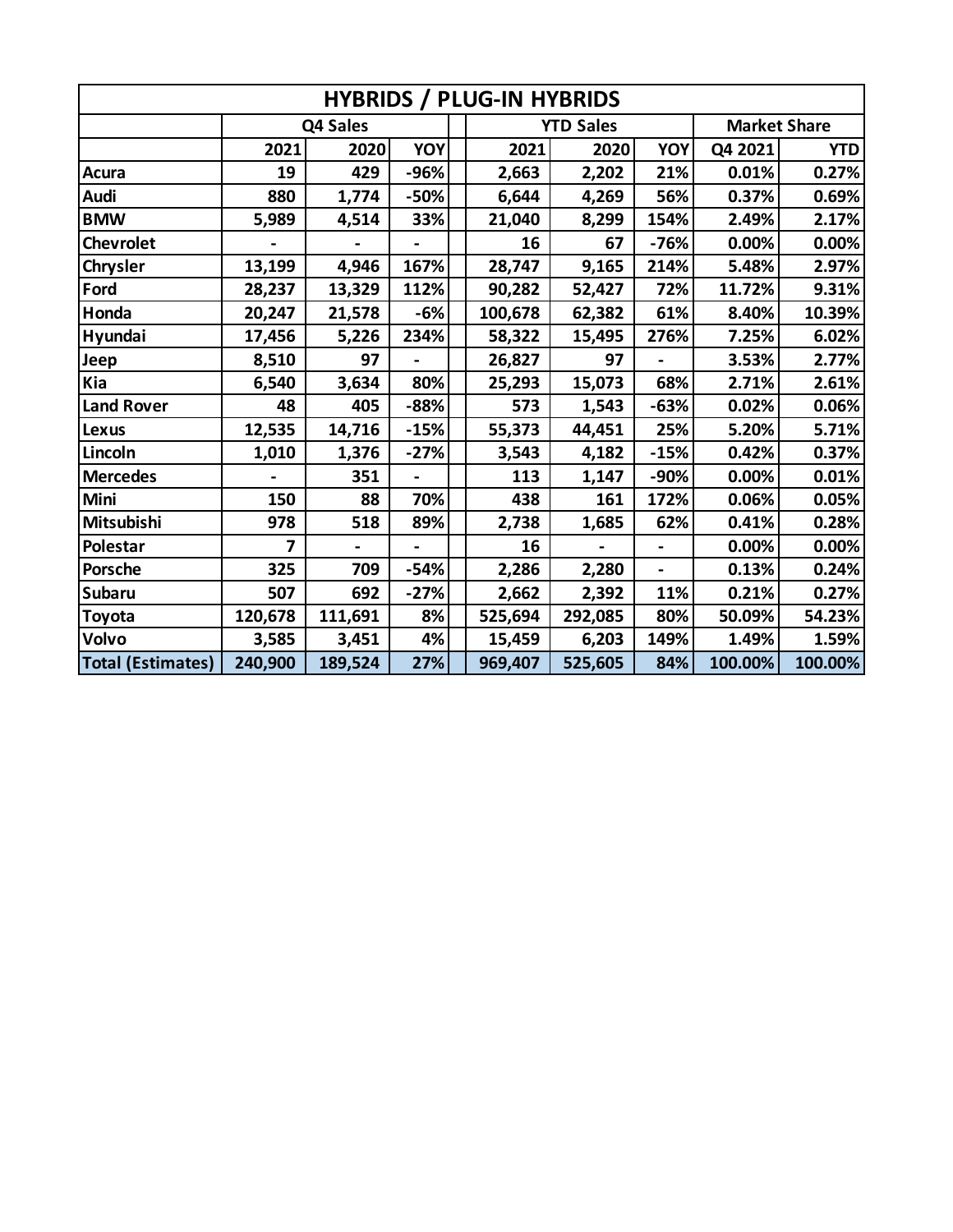| <b>HYBRIDS / PLUG-IN HYBRIDS</b> |                              |                              |                          |        |                  |                              |                     |            |  |  |
|----------------------------------|------------------------------|------------------------------|--------------------------|--------|------------------|------------------------------|---------------------|------------|--|--|
|                                  |                              | Q4 Sales                     |                          |        | <b>YTD Sales</b> |                              | <b>Market Share</b> |            |  |  |
|                                  | 2021                         | 2020                         | <b>YOY</b>               | 2021   | 2020             | YOY                          | Q4 2021             | <b>YTD</b> |  |  |
| <b>Acura MDX</b>                 |                              | 285                          |                          | 2,491  | 1,736            | 43%                          | 0.00%               | 0.26%      |  |  |
| <b>Acura NS-X</b>                | 16                           | 67                           | $-76.1%$                 | 124    | 128              | $-3%$                        | 0.01%               | 0.01%      |  |  |
| <b>Acura RLX</b>                 | 3                            | 77                           | $-96.1%$                 | 48     | 338              | $-86%$                       | 0.00%               | 0.00%      |  |  |
| Audi A7                          | 42                           | 8                            | 425.0%                   | 385    | 8                |                              | 0.02%               | 0.04%      |  |  |
| Audi A8                          | $\overline{7}$               | 60                           | $-88.3%$                 | 61     | 123              | $-50%$                       | 0.00%               | 0.01%      |  |  |
| Audi Q5                          | 831                          | 1,706                        | $-51.3%$                 | 6,198  | 4,138            | 50%                          | 0.34%               | 0.64%      |  |  |
| <b>BMW 3-Series</b>              | 972                          | 404                          | 140.6%                   | 4,471  | 563              |                              | 0.40%               | 0.46%      |  |  |
| <b>BMW 5-Series</b>              | 599                          | 768                          | $-22.0%$                 | 2,355  | 2,163            | 9%                           | 0.25%               | 0.24%      |  |  |
| <b>BMW 7-Series</b>              | 18                           | 76                           | $-76.3%$                 | 121    | 249              | $-51%$                       | 0.01%               | 0.01%      |  |  |
| <b>BMWX3</b>                     | 562                          | 1,414                        | $-60.3%$                 | 5,981  | 2,687            | 123%                         | 0.23%               | 0.62%      |  |  |
| <b>BMWX5</b>                     | 3,838                        | 1,852                        | 107.2%                   | 8,112  | 2,637            | 208%                         | 1.59%               | 0.84%      |  |  |
| <b>Chevy Volt</b>                |                              |                              |                          | 16     | 67               | $-76%$                       | 0.00%               | 0.00%      |  |  |
| <b>Chrysler Pacifica</b>         | 13,199                       | 4,946                        | 166.9%                   | 28,747 | 9,165            | 214%                         | 5.48%               | 2.97%      |  |  |
| <b>Ford Escape</b>               | 8,682                        | 6,835                        | 27.0%                    | 30,533 | 24,028           | 27%                          | 3.60%               | 3.15%      |  |  |
| <b>Ford Explorer</b>             | 2,197                        | 2,711                        | $-19.0%$                 | 10,453 | 8,870            | 18%                          | 0.91%               | 1.08%      |  |  |
| <b>Ford F Series</b>             | 15,002                       | 127                          |                          | 43,643 | 127              | $\qquad \qquad \blacksquare$ | 6.23%               | 4.50%      |  |  |
| <b>Ford Maverick</b>             | 2,311                        |                              |                          | 2,311  |                  |                              | 0.96%               | 0.24%      |  |  |
| <b>Ford Fusion</b>               | 45                           | 3,656                        | -98.8%                   | 3,342  | 19,402           | $-83%$                       | 0.02%               | 0.34%      |  |  |
| <b>Honda Accord</b>              | 3,670                        | 4,769                        | $-23.0%$                 | 24,401 | 18,148           | 34%                          | 1.52%               | 2.52%      |  |  |
| <b>Honda Clarity</b>             | 121                          | 1,559                        | $-92.2%$                 | 2,366  | 4,157            | $-43%$                       | 0.05%               | 0.24%      |  |  |
| <b>Honda CR-V</b>                | 13,292                       | 11,562                       | 15.0%                    | 54,480 | 24,145           | 126%                         | 5.52%               | 5.62%      |  |  |
| Honda Insight                    | 3,164                        | 3,688                        | $-14.2%$                 | 19,431 | 15,932           | 22%                          | 1.31%               | 2.00%      |  |  |
| Hyundai Elantra                  | 1,684                        | 9                            |                          | 5,869  | 9                |                              | 0.70%               | 0.61%      |  |  |
| Hyundai Ioniq                    | 3,941                        | 3,424                        | 15.1%                    | 17,459 | 12,030           | 45%                          | 1.64%               | 1.80%      |  |  |
| Hyundai Santa Fe                 | 1,869                        | 19                           | 0.0%                     | 6,607  | 19               |                              | 0.78%               | 0.68%      |  |  |
| Hyundai Sonata                   | 1,869                        | 1,774                        | 5.4%                     | 11,766 | 3,437            | 242%                         | 0.78%               | 1.21%      |  |  |
| <b>Hyundai Tucson</b>            | 8,093                        |                              | 0.0%                     | 16,621 |                  | $\qquad \qquad \blacksquare$ | 3.36%               | 1.71%      |  |  |
| <b>Jeep Wrangler</b>             | 8,510                        | 97                           | 0.0%                     | 26,827 | 97               |                              | 3.53%               | 2.77%      |  |  |
| <b>Kia Niro</b>                  | 4,772                        | 3,563                        | 33.9%                    | 18,128 | 14,562           | 24%                          | 1.98%               | 1.87%      |  |  |
| Kia Optima/K5                    | $\qquad \qquad \blacksquare$ |                              | $\overline{\phantom{a}}$ | 10     | 440              | -98%                         | 0.00%               | 0.00%      |  |  |
| <b>Kia Sorento</b>               | 1,768                        | 71                           |                          | 7,155  | 71               |                              | 0.73%               | 0.74%      |  |  |
| <b>Land Rover Range Rover</b>    | 48                           | 405                          | $-88.1%$                 | 573    | 1,543            | $-63%$                       | 0.02%               | 0.06%      |  |  |
| <b>Lexus ES</b>                  | 3,323                        | 3,331                        | $-0.2%$                  | 12,990 | 8,784            | 48%                          | 1.38%               | 1.34%      |  |  |
| <b>Lexus LC</b>                  | 2                            | 5                            | $-60.0%$                 | 14     | 14               |                              | 0.00%               | 0.00%      |  |  |
| <b>Lexus LS</b>                  | 23                           | 4                            | 475.0%                   | 84     | 66               | 27%                          | 0.01%               | 0.01%      |  |  |
| <b>Lexus NX</b>                  | 1,227                        | 3,334                        | $-63.2%$                 | 10,632 | 9,358            | 14%                          | 0.51%               | 1.10%      |  |  |
| Lexus RX                         | 5,496                        | 4,257                        | 29.1%                    | 18,981 | 14,411           | 32%                          | 2.28%               | 1.96%      |  |  |
| Lexus UX                         | 2,464                        | 3,785                        | $-34.9%$                 | 12,672 | 11,818           | 7%                           | 1.02%               | 1.31%      |  |  |
| <b>Lincoln Aviator</b>           | 712                          | 910                          | $-21.8%$                 | 2,901  | 1,843            | 57%                          | 0.30%               | 0.30%      |  |  |
| <b>Lincoln Corsair</b>           | 296                          | 65                           | 355.4%                   | 465    | 65               | 615%                         | 0.12%               | 0.05%      |  |  |
| <b>Lincoln MKZ</b>               | $\mathbf{2}$                 | 401                          | $-99.5%$                 | 177    | 2,274            | $-92%$                       | 0.00%               | 0.02%      |  |  |
| <b>Mercedes GLC</b>              | $\qquad \qquad \blacksquare$ | 351                          |                          | 113    | 1,147            | -90%                         | 0.00%               | 0.01%      |  |  |
| <b>Mini Cooper Countryman</b>    | 150                          | 88                           | 70.5%                    | 438    | 161              | 172%                         | 0.06%               | 0.05%      |  |  |
| Mitsubishi Outlander             | 978                          | 518                          | 88.8%                    | 2,738  | 1,685            | 62%                          | 0.41%               | 0.28%      |  |  |
| Polestar 1                       | $\overline{\mathbf{z}}$      | $\qquad \qquad \blacksquare$ |                          | 16     |                  | $\qquad \qquad \blacksquare$ | 0.00%               | 0.00%      |  |  |